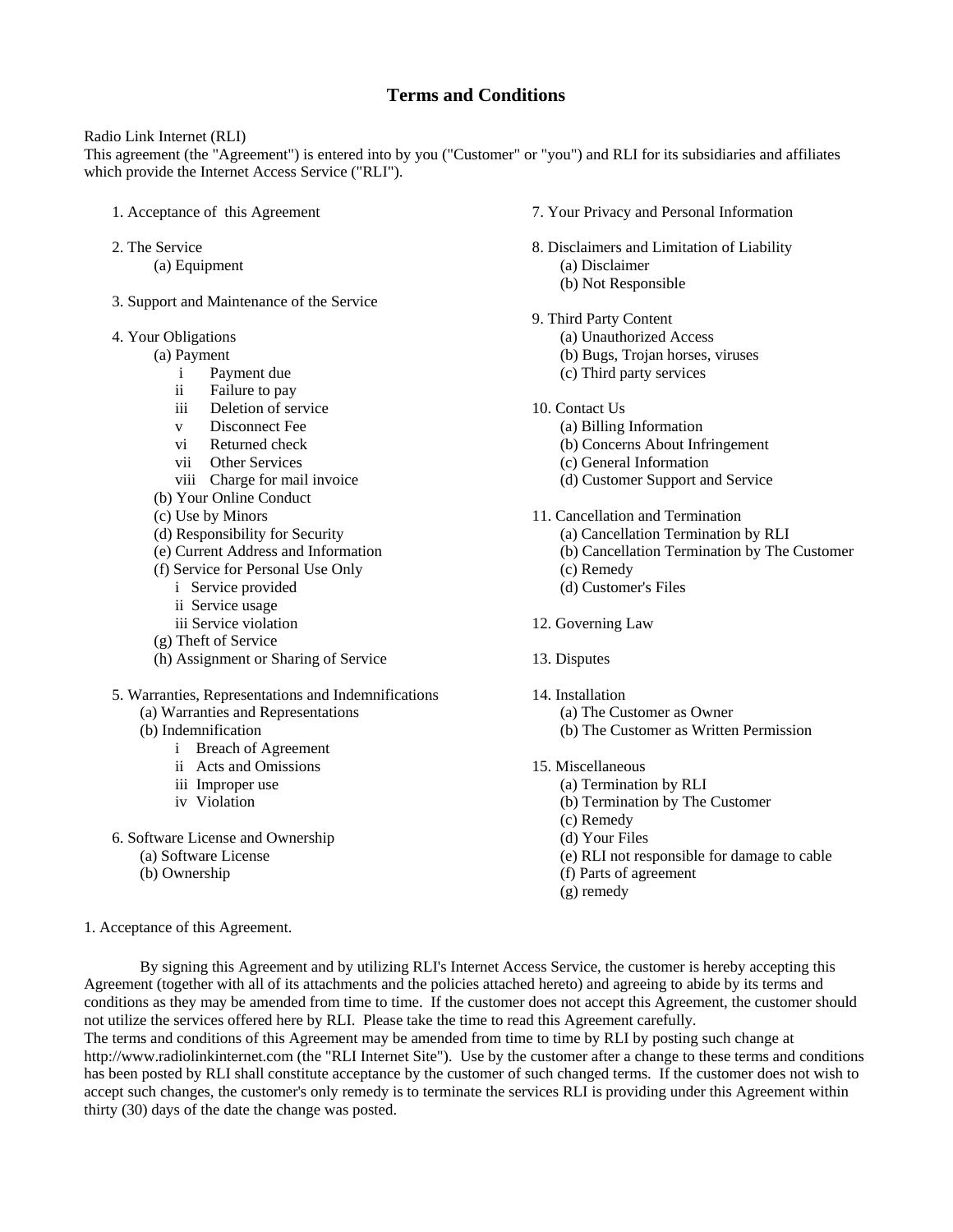### 2. The Service.

 Subject to and in accordance with the terms and conditions of this Agreement, RLI will provide to the customer's home within the United States (the "Site") with (a) Wireless Communications Equipment through which the customer may access the Internet via personal computer (the "Service") and (b) software for diagnostics purposes (the "Software").

(a) Equipment. All equipment installed at your home is the sole property of RLI and must be returned to RLI in undamaged working condition within 14 days of termination of this Agreement by either party. If termination is a result of delinquent payment for services, the equipment must be returned to RLI within 5 days from the date of the invoice for this delinquent payment. If the equipment is not returned within these terms or is returned damaged or not working, the customer agrees to pay \$1000.00 towards the price of the equipment. If the customer pays monthly by Credit Card, the customer agrees that \$1000.00 will be charged to the customer's Credit Card on file.

# 3. RLI Support and Maintenance of the Service.

RLI will provide customer support for use of the Service solely on the equipment and with the Software described in Paragraph 2. The customer will be required to use the Software to trouble-shoot specific problems prior to contacting RLI's service department and/or requesting a service technician to come to the Site to make repairs. Please take the time to read the RLI Privacy Policy attached hereto so that the customer understands the ways in which the information the customer provides during this process (and otherwise during your use of the Service) may be used by RLI. RLI does not guarantee that the support will be available or that RLI will make the Service work on your system or resolve all problems in connection therewith. Support will be available on a commercially reasonable basis via telephone, electronic mail, or at the RLI Internet Web Site. Telephone numbers for such customer support are posted on the RLI Internet Web Site and are included in the Contact Us section of this Agreement. If the customer's use of the Service, Software or any other equipment supplied by RLI requires that RLI visit your site for assistance, repair, installation, or connection, RLI shall be entitled to charge its then prevailing rates and costs for such visit. RLI does not undertake to correct or repair and shall have no responsibility for software, hardware, or equipment that it does not supply, and makes no guarantee that it will be able to fix the software, hardware, or equipment even if supplied by RLI.

#### 4. The Customer's Obligations.

#### (a) Payment.

The customer is obligated to pay the monthly charges for the Service set forth on the customer's Service Order Form or such charges that may be changed from time to time by RLI at its discretion upon reasonable notice to the customer (including by posting such change at least thirty days in advance of the change on the RLI Internet Web Site). If the customer does not want to retain the Service because the charges changed, the customer may terminate the Service at any time as set forth in Paragraph 11 below. All monthly charges are required to be paid at the beginning of the month in which service is being rendered. In the customer's registration information, the customer may decide to pay the monthly charges with a credit card in which case the monthly charges will be automatically charged to the customer's credit card account. The customer shall be responsible for all applicable federal, state and local fees and taxes imposed on such charges.

# **PAYMENT POLICY**

 RLI Subscribers will be billed monthly for service. The customer may pay with check, Money Order, cash, or by automatic credit/debit card payment.

> (i) Payments due. Invoices are generated on the first day (1st) of each month and are due with in ten(10) days. Any Subscriber not paying by the 10th day of the month will be assessed a \$15.00 Late Fee. If payment is not received by RLI by noon on the 15th of the month the account will be locked preventing access to the Internet as well as locking any web sites, business or personal, that may be served on RLI servers as well as locking any e-mail that may be stored on RLI mail servers and you will be assessed a \$25.00 Disconnect Fee.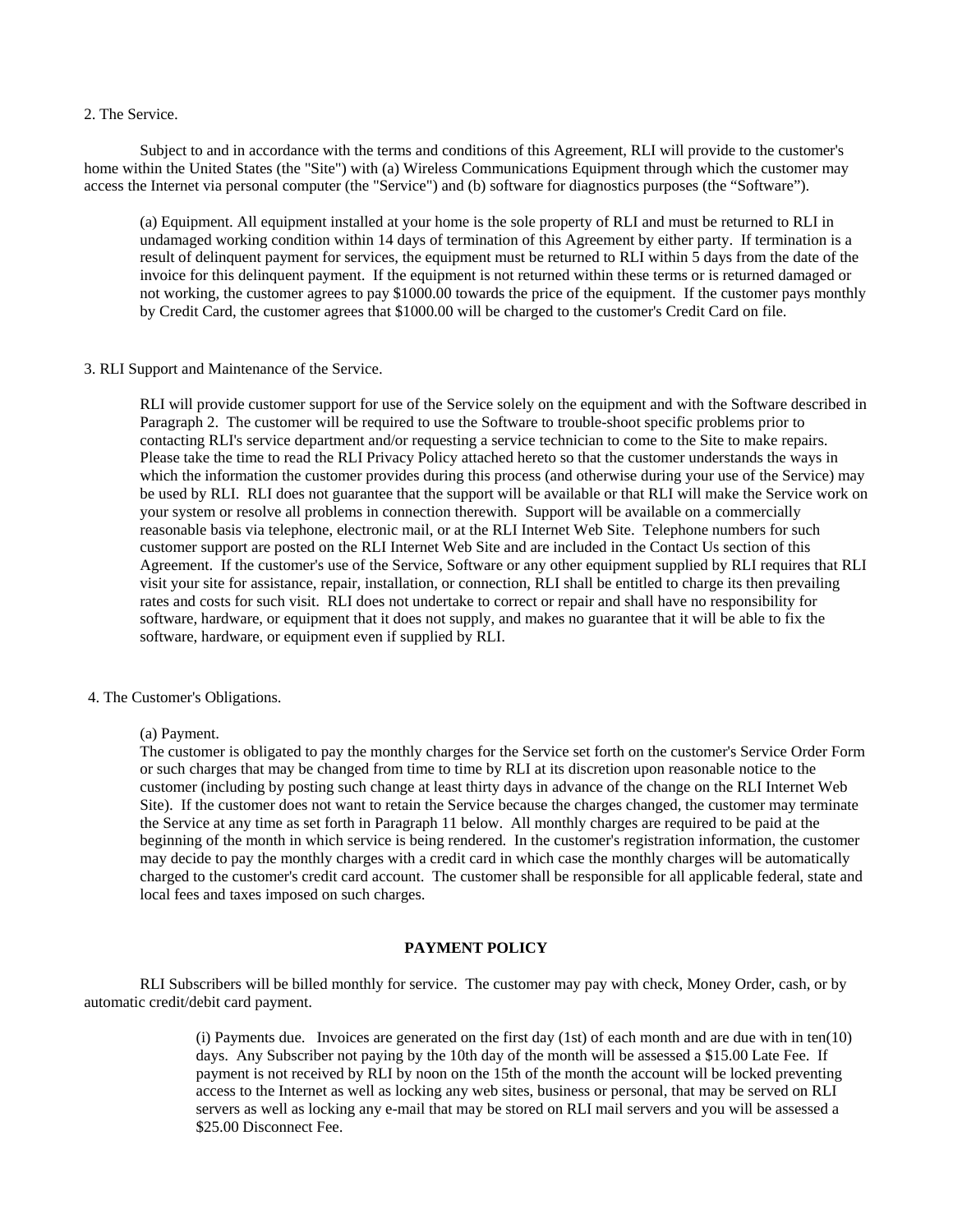(ii) Failure to pay. If the customer fails to pay the monthly charges by the 10th of the month, RLI will impose a \$15.00 late fee. Any account not paid in full by noon on the 15th of the month will result in the Service being disconnected and a \$25.00 disconnect charge will be assessed.

(iii) Deletion of service. Any Subscribers not paying by the 20th day from the invoice date may be subject to deletion of services, including any web site or e-mail files that exist on the RLI Internet system, and if under contract will not receive a refund. RLI Subscribers paying by automatic withdrawal from a credit card or checking account will be notified by phone, e-mail or postal mail if there is a non-payment issue associated with their account(s).

(iv) Disconnect fee. If the customer's service is disconnected due to nonpayment or other breach of this Agreement, and if RLI agrees to reconnect the Service, the customer will be obligated to pay a \$25.00 disconnect charge.

(v) RLI will charge a \$35.00 service fee for all returned checks and bank card or charge card charge backs.

(vi) Charges for over usage. Accounts with limited hours of usage may be charged an over usage fee for the month the over usage occurred.

(vii) Charges for other services or goods. From time to time the customer may decide to select additional services or purchase goods offered by RLI or by third parties. Such services and goods are not covered by the monthly fee and the customer will be charged for them. Invoice for these services are due within ten (10) days for the date of the invoice. Any payment not received by the 10th day will be assessed a late charge of \$15.00 unless other payment arrangements are agreed to by RLI.

 (viii) RLI provides all invoices sent by e-mail at no cost. If you demand to get a mailed copy of said invoice you will be charged \$5.00 every month for this mailing.

(b) The Customer's Online Conduct and Use of this Service. As a condition of this Agreement, the customer agrees to use the Service in accordance with the terms and conditions of this Agreement and the RLI Internet Acceptable Use Policy. The customer understands that RLI has the right to enforce these terms and conditions, and the RLI Internet Acceptable Use Policy in its sole discretion. In the event of a violation by the customer, RLI may, among other steps, issue a warning, suspend or terminate the customer's Service, remove posted content, cancel newsgroup posts, and/or filter Internet transmissions, and RLI has no obligation to notify the customer prior to taking any such steps. RLI reserves the right but has no obligation to monitor compliance and investigate violations of this Agreement and the RLI Internet Acceptable Use Policy, including by monitoring usage and publicly posted content, gathering information from the customer and other users, and examining material on RLI's servers and network. RLI shall not be liable for any disciplinary actions taken to enforce this Agreement or RLI's Internet Use Policy.

(c) Use by minors. While the customer has represented to us that the customer is at least 18 years of age and RLI is relying on that representation, we wish to express additional cautions in connection with any use of this Service that the customer allows to be made by minors with the customer's computer system. The customer shall be responsible for such use and RLI strongly recommends that any use of this Service by a minor be conducted under the supervision of a responsible adult.

(d) Responsibility for security of the customer's credit card and other information the customer provides on the Internet. From time to time the customer may decide to visit various third party sites or to order products or services from third parties when the customer accesses the Internet. RLI recommends that the customer uses good common sense when making the customer's credit card and any other information about the customer available to others on the Internet. The customer is solely responsible for the security of the customer's credit card and similar information from unwanted charges or use.

(e) Current address and information. You are required to keep RLI notified of any changes in the information the customer provides to us, including when you initially registered to use the Service. Of particular importance is the need for your current address, phone number, and e-mail address so RLI may contact the customer if needed.

(f) The Service is for the customer's personal use only.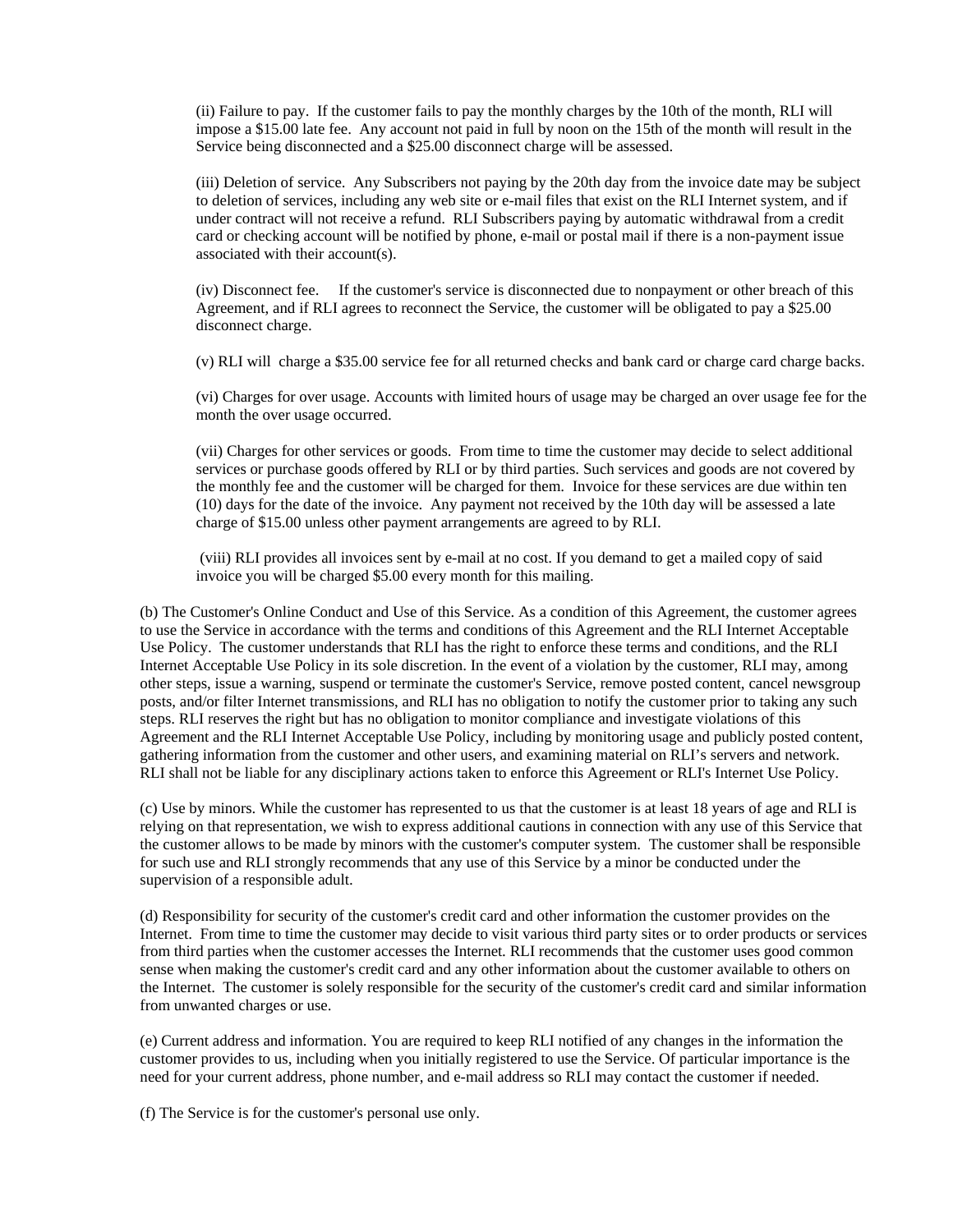(i) The Service is provided to the customer solely for personal use. The customer agrees to use the Service for only personal interests and not to promote the customer's profession or business, to engage in the sale of goods or services, or to solicit funds or other things of value for charities or other causes.

(ii) The customer agrees not to use the Service as an Internet service information provider or for any other commercial venture of any nature, including, without limitation, reselling, redistributing or licensing access to the Service.

(iii) In the event the customer violates any of these provisions, RLI may charge the customer (and the customer hereby authorize RLI to charge such costs if RLI so decides) the additional cost the customer would have incurred if the customer had secured a commercial account, whether or not one is available in the customer's area.

(g) Theft of Service. The customer may not use any service offered by RLI for which the customer does not have an active account. If such activity is discovered, RLI may pursue all of its remedies, including, without limitation, by charging for such additional use.

(h) Assignment or sharing of Service. The customer may not resell, share, sublicense or otherwise distribute the Service or any portion thereof to any third party without the prior written consent of RLI. For example, the customer may not provide Internet access to others through the customer's connection, host shell accounts, provide e-mail or news services to others, or send a news feed.

### 5. Your Warranties, Representations and Indemnifications.

(a) Warranties and Representations. The customer warrants and represents that: the customer is at least eighteen years of age; the customer will use the Service only in accordance with this Agreement; the customer will make all payments required herein; and the customer is a resident of the United States or Puerto Rico.

(b) Indemnification. The customer agrees to indemnify and hold harmless RLI (its affiliates, subsidiaries, shareholders, officers, directors, employees, contractors, agents and representatives) (together "RLI Indemnified Entities") against any cost, claim, liability or expense any of the RLI Indemnified Entities incur as a result of or arising out of

(i) the customer's breach of this Agreement or the customer's warranties and representations made herein;

- (ii) the customer's willful, negligent, tortuous or criminal acts or omissions;
- (iii) any improper use of your password, name or user name; and/or

(iv) the customer's violation of any third party rights. In the event of any claim, which, if true, would be subject to indemnification hereunder, RLI and/or the affected RLI Indemnified Parties shall notify the customer and the customer shall cooperate in their defense at the customer's sole cost and defense. As part of the customer indemnification obligations, the customer agrees to reimburse RLI for any costs it incurs, including in complaint fees charged by AOL, UUNet and similar network providers and in investigation expenses, due to complaints filed regarding the customer's activity (or activity for which the customer is responsible) using the Service.

6. Software License and Ownership of The Customer's Contributions.

(a) Software License. The Software is the property of RLI. RLI hereby grants to the customer a nonexclusive, nontransferable license to use and to install on the customer's computer system at the Site (but not to modify or otherwise change in any way) the Software for use solely in connection with the Service. No use of the Software may be made for any other purpose. The customer may not copy the Software (except as necessary to use it in the customer's computer at the Site as provided herein). Ownership of any such copies shall remain with RLI. Upon any termination, expiration, or disconnection of this Agreement or the Service, this license shall terminate and the customer shall destroy all copies of the Software that were delivered to the customer and/or made hereunder (including by erasing and deleting the Software from the customer's computer systems).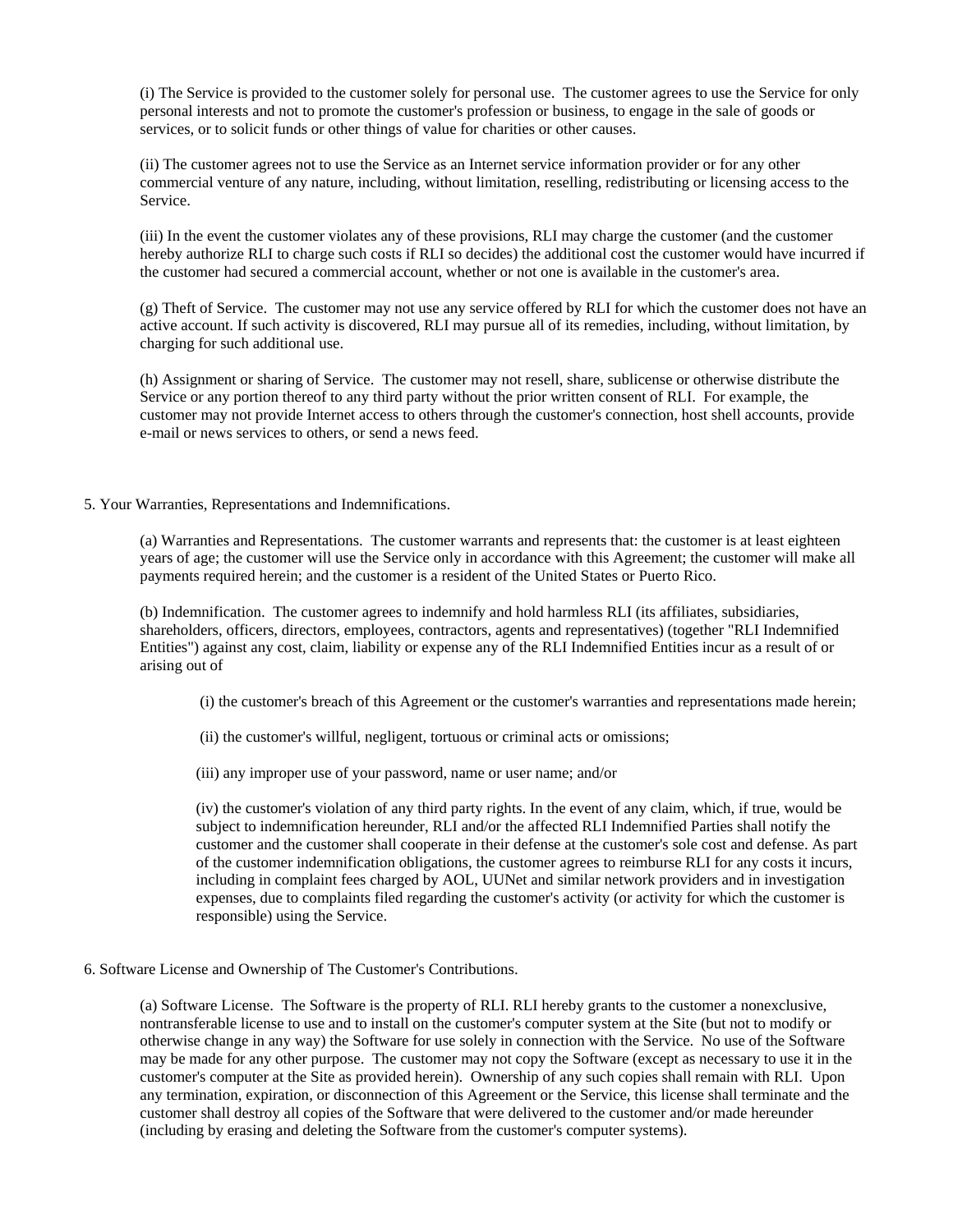(b) Ownership of The Customer's Contributions. In the event that the customer participates in any bulletin board, chat room or similar forum, RLI shall have the right to use, publish, transmit in any way and in any media such contributions and to indicate that the customer is the author thereof.

# 7. The Customer Privacy and Personal Information.

We consider the customer's privacy to be very important and we want to be sure the customer is aware of and agrees to the way in which RLI might use personal information about the customer. You hereby agree to RLI's Internet Privacy Policy in which we detail the ways in which we might utilize personal information belonging to the customer. Please keep in mind when the customer posts any information on the Internet, including, without limitation, in Chat Rooms (defined below), that the information the customer posts, whether about the customer or others, may be viewed by others. Use good sense and prudence in determining the extent of personal information the customer wishes to make available to others.

### 8. Disclaimers and Limitation of RLI's Liability.

(**a**) THE CUSTOMER EXPRESSLY UNDERSTAND AND AGREE THAT THE SERVICE, SOFTWARE, DATA AND ANY OTHER SERVICES, SOFTWARE OR EQUIPMENT PROVIDED BY RLI ARE NOT GUARANTEED TO BE ERROR FREE, UNINTERRUPTED, SECURE OR ALWAYS AVAILABLE OR AVAILABLE WITH SUFFICIENT CAPACITY. YOU HEREBY EXPRESSLY AGREE THAT THE USE OF THE SERVICE, THE INTERNET, AND ANY SOFTWARE OR EQUIPMENT PROVIDED BY RLI IS AT YOUR SOLE RISK. ANY AND ALL RLI SERVICES AND PRODUCTS ARE PROVIDED "AS IS AND AS AVAILABLE" WITHOUT WARRANTIES OF ANY KIND, EITHER EXPRESS OR IMPLIED, INCLUDING WITHOUT LIMITATION, WARRANTIES OF TITLE, NON-INFRINGEMENT, MERCHANTABILITY OR FITNESS FOR A PARTICULAR PURPOSE, OTHER THAN WARRANTIES WHICH CANNOT LEGALLY BE EXCLUDED. RLI MAKES NO WARRANTY THAT THE SERVICE WILL WORK ON YOUR PARTICULAR COMPUTER OR COMPUTER SYSTEM. RLI SHALL HAVE NO RESPONSIBILITY FOR DAMAGE OR DESTRUCTION TO YOUR COMPUTER SYSTEM, DATA, INFORMATION OR EQUIPMENT. RLI HAS NO RESPONSIBILITY WHATSOEVER FOR ANY THIRD PARTY CONTENT, DATA, INFORMATION, PROGRAMS OR OTHER MATERIAL THAT YOU MAY USE WITH OR ACCESS USING THE SERVICE. IT IS SOLELY YOUR RESPONSIBILITY TO EVALUATE THE ACCURACY, COMPLETENESS AND USEFULNESS OF ALL OPINIONS, ADVICE, SERVICES, MERCHANDISE AND OTHER INFORMATION PROVIDED THROUGH THE SERVICE OR ON THE INTERNET GENERALLY. IN NO EVENT SHALL RLI BE LIABLE FOR ANY DIRECT, INDIRECT, SPECIAL, CONSEQUENTIAL, INCLUDING LOST PROFITS, PUNITIVE OR EXEMPLARY DAMAGES ARISING OUT OF THIS AGREEMENT OR THE INSTALLATION, USE, MAINTENANCE, FAILURE, REMOVAL OR OPERATION OF THE SERVICE, SOFTWARE OR EQUIPMENT PROVIDED BY RLI, WHETHER BASED ON CONTRACT, TORT, STRICT LIABILITY OR OTHERWISE, EVEN IF RLI HAS BEEN ADVISED OF THE POSSIBILITY OF SUCH DAMAGES. BECAUSE SOME STATES/JURISDICTIONS DO NOT ALLOW THE EXCLUSION OR LIMITATION OF LIABILITY FOR CONSEQUENTIAL OR INCIDENTAL DAMAGES, THE ABOVE LIMITATION MAY NOT APPLY TO YOU AND IN SUCH STATES RLI's LIABILITY SHALL BE LIMITED TO THE EXTENT PERMITTED BY LAW.

(**b**) RLI IS NOT RESPONSIBLE FOR FORWARDING E-MAIL SENT TO ANY ACCOUNT THAT HAS BEEN SUSPENDED OR TERMINATED. RLI MAY DESTROY, RETURN, IGNORE OR TEMPORARILY STORE SUCH RETURNED E-MAIL IN ITS DISCRETION.

9. RLI is not responsible for Third Party Content, Sites, Services, Products or Unauthorized Access to The Customer's Communications.

(**a**) Unauthorized Access. RLI's network is a shared one used by users to access a variety of services. Neither the network nor the Internet itself provides security against unauthorized access. Others may access or monitor your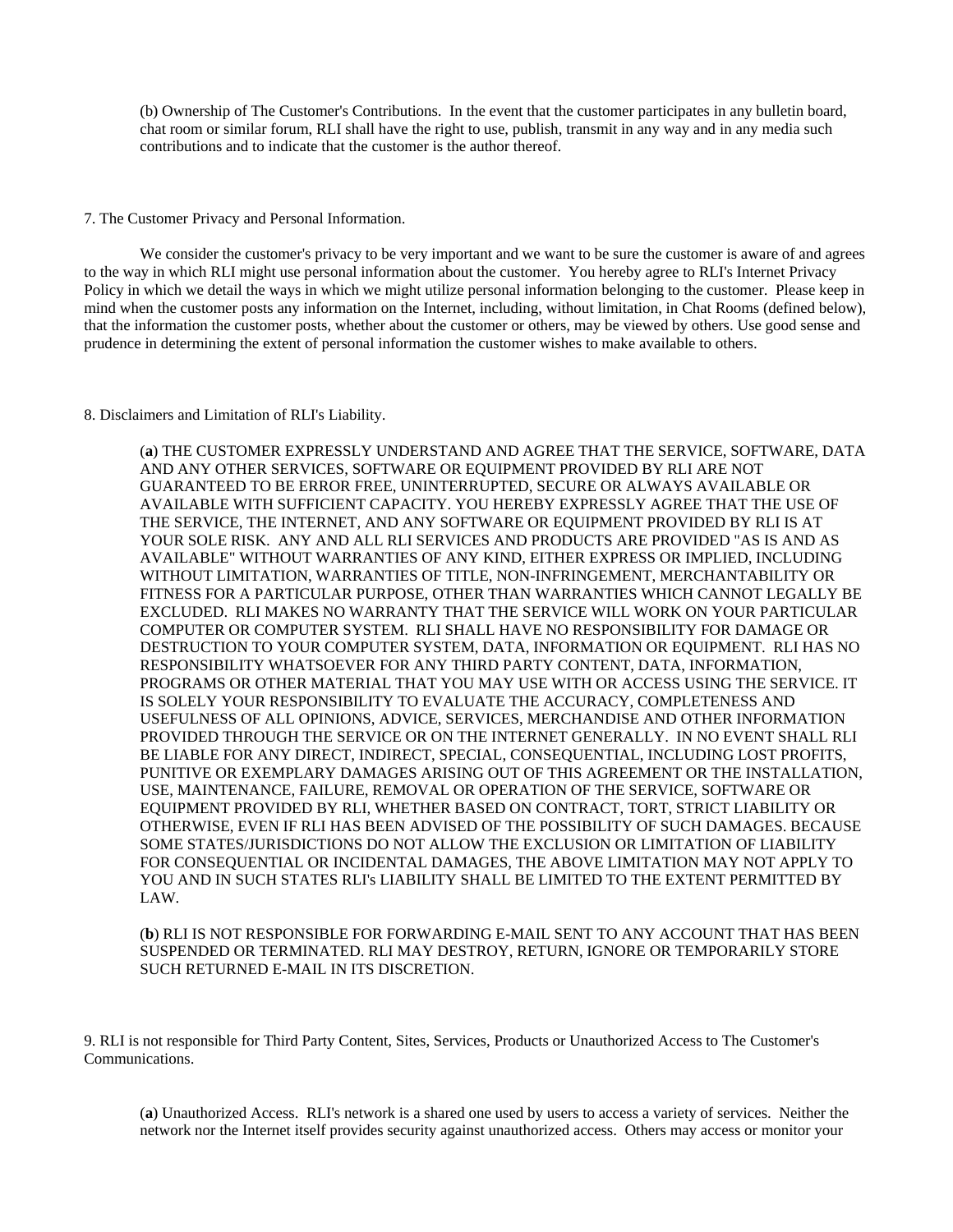activity and conduct while you are using the Service. RLI is not responsible for any unauthorized access to the data, files, and transmissions, communications sent to or from the customer or unauthorized access to your computer. The customer is solely responsible for the security of any computer or other device with which the customer connects to the Service, and any data, programs or information stored on that device. If the customer chooses to run applications from the customer's computer system that permit others to gain access to it, the customer must take appropriate security measures. The customer's failure to do so may cause RLI to terminate the Service.

(**b**) Bugs, Trojan horses, viruses and similar problems. The customer understands that RLI is not responsible for any bugs, viruses, Trojan horses or other damaging attributes that may be found in any software installed on the customer's computer, which the customer downloads from the Internet or which gains access to the customer's computer through the Service.

(**c**) Third party services, products and content. The customer understands that while RLI supplies access to the Internet, it is not responsible for the services or products offered by others on the Internet, nor is RLI the publisher of any information on the Internet that is provided by others, including, without limitation, other users on bulletin boards, in chat rooms and similar venues. RLI makes no commitment to review, monitor or filter and does not endorse or otherwise vouch for, any service, product, information, programs, data, or content sent, accessed, offered or advertised over the Internet or otherwise made available to the customer by any individual, information provider, on-line service or content provider (other than RLI). Such content may include profane, obscene, indecent, disturbing, illegal, abusive, infringing, offensive or other material you may find problematic. RLI is not responsible for any such content. If the customer becomes aware of material that the customer believes may be infringing, illegal, obscene, defamatory or otherwise problematic, please contact us at the address set forth below under "Contact Us". RLI reserves the right to take a variety of steps, including, without limitation, removing (temporarily or permanently), filtering, canceling and/or blocking any material that in its sole judgment is inappropriate or violates the terms and conditions of this Agreement, including the RLI Internet Acceptable Use Policy, although RLI is not responsible for any failure or delay in taking any such step.

#### 10. Contact Us.

(**a**) Billing Information, Questions or Concerns. If the customer have questions or concerns or simply would like more information about the costs the customer might incur in using the Service or with the customer's particular account, please contact RLI at 507-417-4176.

(**b**) Concerns about possible infringement or inappropriate conduct or content on RLI sites or sites accessed by the customer through the Service. If the customer believes that certain software, information or other content on any RLI site or on any site accessed through the Service violates the customer's rights or the rights of others, or if the customer believe that another user is violating the terms of this Agreement and/or the RLI Internet Acceptable Use Policy, please feel free to contact us at 507-417-4176 or http://www.radiolinkinternet.com. RLI does not commit to following up or resolving the customer's concerns, but may do so in our discretion.

**(c)** General Information. For general information about RLI and RLI Services, please contact us at: 507-417-4176

**(d)** Customer Support and Service. For customer service and support, please contact us at 507-417-4176 or the support option on our billing site. RLI provides free tech support up to the end of our cable, after that it is a billing service.

# 11. Cancellation and Termination.

(a) Termination by RLI. RLI reserves the right in its discretion to suspend and/or terminate this Agreement and to disconnect the Service, in whole or in part, at any time, with or without cause and with no obligation of prior notice to the customer. RLI may also pursue any other legal remedies it deems appropriate.

(b) Termination by The Customer. Regular wireless customers may terminate the Service at any time by calling 507-417-4176. The customer will be charged for service up until the time RLI receives notice of termination from the customer and that date cannot be back-dated. The customer shall be obligated for the monthly charge in which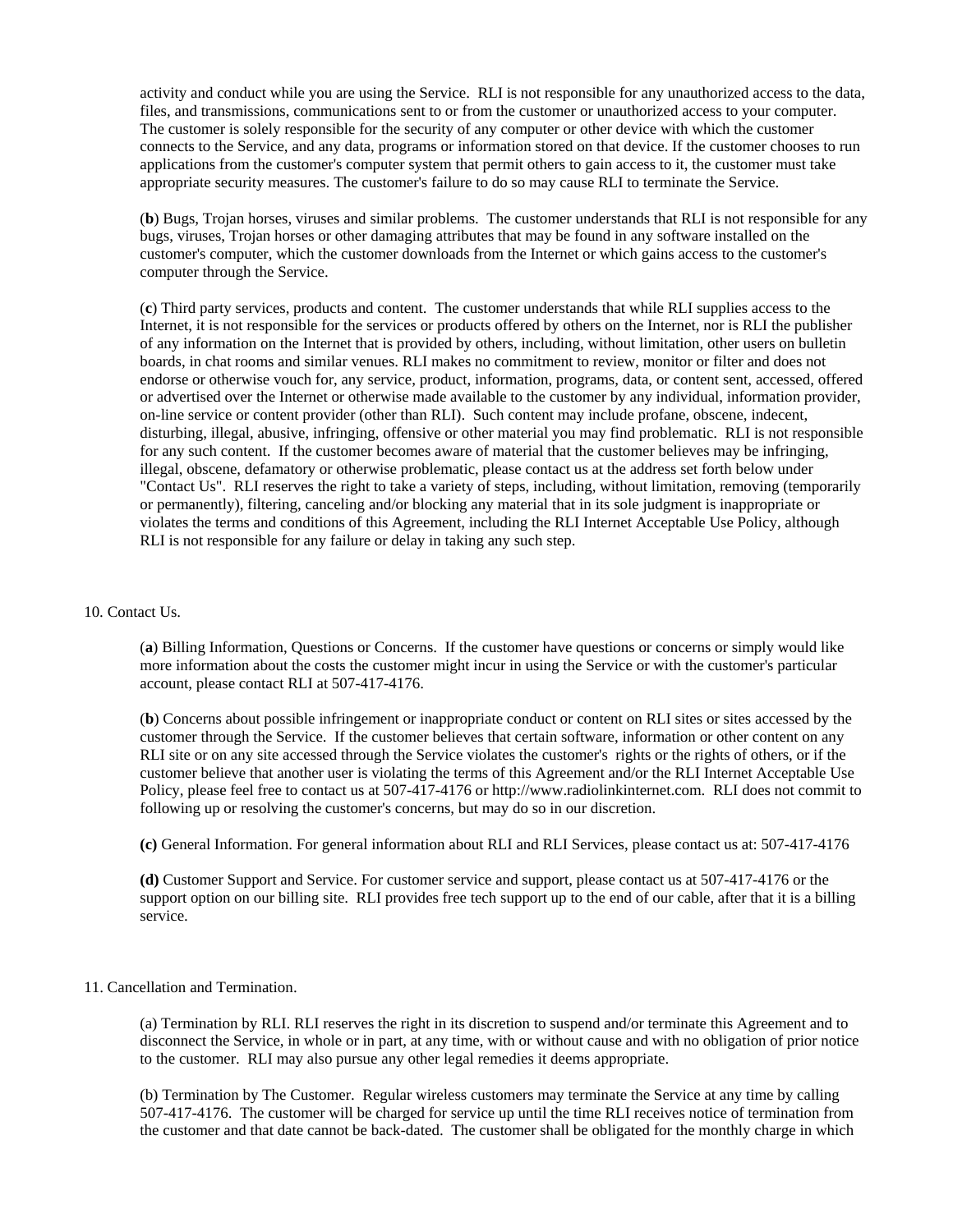termination became effective and will not receive a refund of contract if so under one. The customer has ten(10) days after the customer's notice of termination to bring the customer's balance to zero (0) or other fees and service charges may be applied.

(c) The customer's sole remedy against RLI in the event of dispute arising out of this Agreement, software or equipment supplied by RLI, the Service or the customer's use thereof, is to terminate this Agreement.

(d) The Customer's files. In the event of termination of this Service, RLI may delete and/or store in its discretion, any files, programs, data or messages associated with the customer's account.

### 12. Governing Law.

 This Agreement shall be governed by all laws of the state of Minnesota or laws of the United States without regard to its conflict of law principles.

### 13. Disputes.

 If the customer has a complaint regarding any aspect of the customer's service, we encourage you to first contact our Customer Service Department at 507-417-4176. Billing complaints must be made in writing within twenty (20) days of the billing in question or they will not be honored.

### 14. Installation.

The customer agrees to either statement (a) or (b) below.

(a) The customer as the owner of the premises where RLI service is to be installed gives RLI permission to install service equipment including but not limited to mounting of an antenna and routing cable that penetrates the structure. RLI shall not nor is not obligated to bury cables, this responsibility is the homeowner's obligation.

(b) The customer has received written permission from the owner of the premises were RLI service is to be installed giving RLI permission to install service equipment including but not limited to mounting of an antenna and routing cable that penetrates the structure. RLI shall not nor is not obligated to bury cables, this responsibility is the customer's obligation.

# 15. Miscellaneous.

(a) This Agreement is the customer's entire agreement with RLI and is not intended to confer and does not confer any rights or remedies upon any person or entity other than the parties to this Agreement and the RLI Indemnified Parties. If any part of this Agreement is held invalid or unenforceable, that portion shall be construed in a manner consistent with applicable law to reflect, as nearly as possible, the original intentions of the parties and the remaining portions shall remain in full force and effect.

(b) This Agreement and the customer's rights and obligations under this Agreement may not be assigned by the customer in whole or in part without RLI's prior written consent.

(c) The Service is provided to the site initially selected by the customer. The customer may not transfer the Service to another site without RLI's prior written consent (even if the customer moves to a new residence).

(d) RLI shall have no obligation to make any specific information, data, service, programs, Newsgroups or other material available through the Service and may block any such material in its sole discretion.